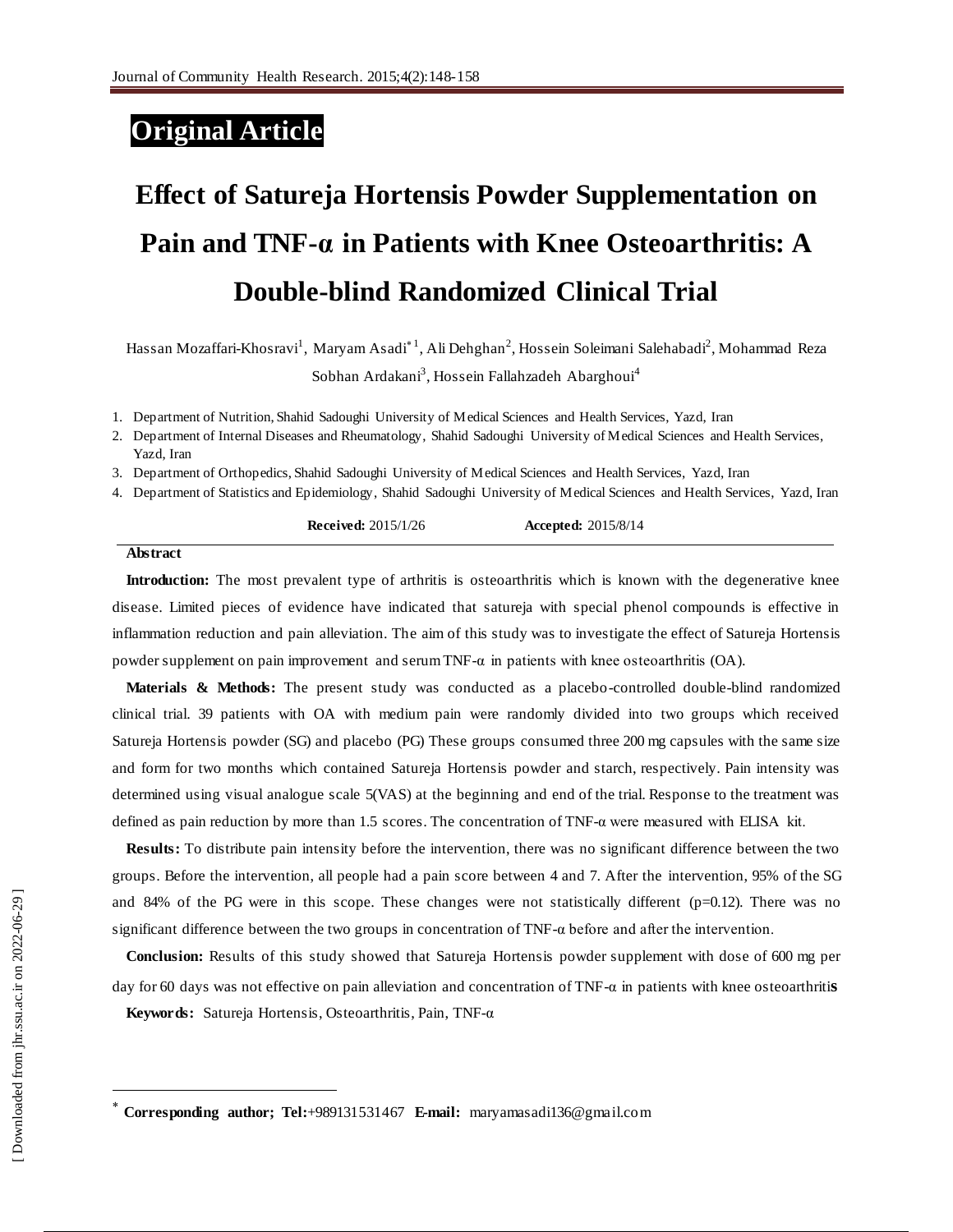### **Introduction**

The most prevalent type of arthritis is osteoarthritis which is known with degenerative knee disease. Osteoarthritis is regarded as the fifth debilitating factor of life <sup>(1)</sup>. Prevalence of knee osteoarthritis is 3.8% in the world, which is reported higher among women than in men  $(2)$ . In Iran, prevalence of knee osteoarthritis at the ages of above 15 years old is  $15.34\%$ <sup>(3)</sup> and its symptoms involve painful of joints, mobility reduction, and warmth of joints.

This disease is probably due to daily erosion, joint loss and accumulation of micro trauma in the cartilage, which can lead to degenerative diseases. Its major anatomical feature is degenerative joint disease. Although the most important factor of osteoarthritis is osteolytic age, other factors also play a role in the incidence of this disease including genetic, orthopedic, and anatomical basic disorders, endocrine diseases, obesity, blood circulation disorders, septic arthritis, crystal sedimentation, record of rheumatoid arthritis or articular trauma, repetitive muscular use, and weakness of joints. Regarding the main factors in the progress of this disease, metabolic and mechanical changes can be stated which occur in obesity and are accompanied by pro-inflammatory factors produced with adipose tissue in overweight people <sup>(1)</sup>. Specifically, hypertrophy and hyperplasia are important inflammatory effectors. Cytokines such as  $TNF-\alpha$  stimulates synovial cells, activates other inflammatory mediators and enhances matrix metalloproteinases (MMPS) gene expression.

Enhanced production of MMPS is related to articular tissue damage in osteo arthritis $(4)$ .

Symptoms of knee osteoarthritis include pain, warmth, stiffness and limited mobility $(1)$ , which can be treated via pharmacotherapy, surgery, and complementary treatments. There is some concern that some of these treatments cannot be completely effective. Some studies have shown that use of nonsteroidal anti-inflammatory drugs (NSAIDs) could intensify cardiovascular diseases or older types of these medicines could cause digestive system diseases. In addition, a study showed that NSAIDs are usually prescribed, which prevent making cartilage in humans and thus, increases cartilage degeneration in osteoarthritis . Therefore, many researchers are searching for drugs such as Satureja Hortensis having less side  $effects<sup>(6)</sup>.$ 

Satureja Hortensis from Lamiaceae group is one of 12 types of Iranian Satureja cultivated in several areas of the country. All parts of the dried plant, particularly areal areas, are added to food as spice that are regarded as carminative, appetizing, and antidiarrheal drugs. In some regions of Iran, its useful effects on pain and inflammatory diseases have been found  $(7)$ . Satureja, having such active compounds as Carvacrol and Cymene, is able to reduce inflammatory factors  $(8-11)$ . Regarding the lack of clinical trials conducted on the effect of Satureja on the pain, the present study intended to investigate the effect of daily consumption of 600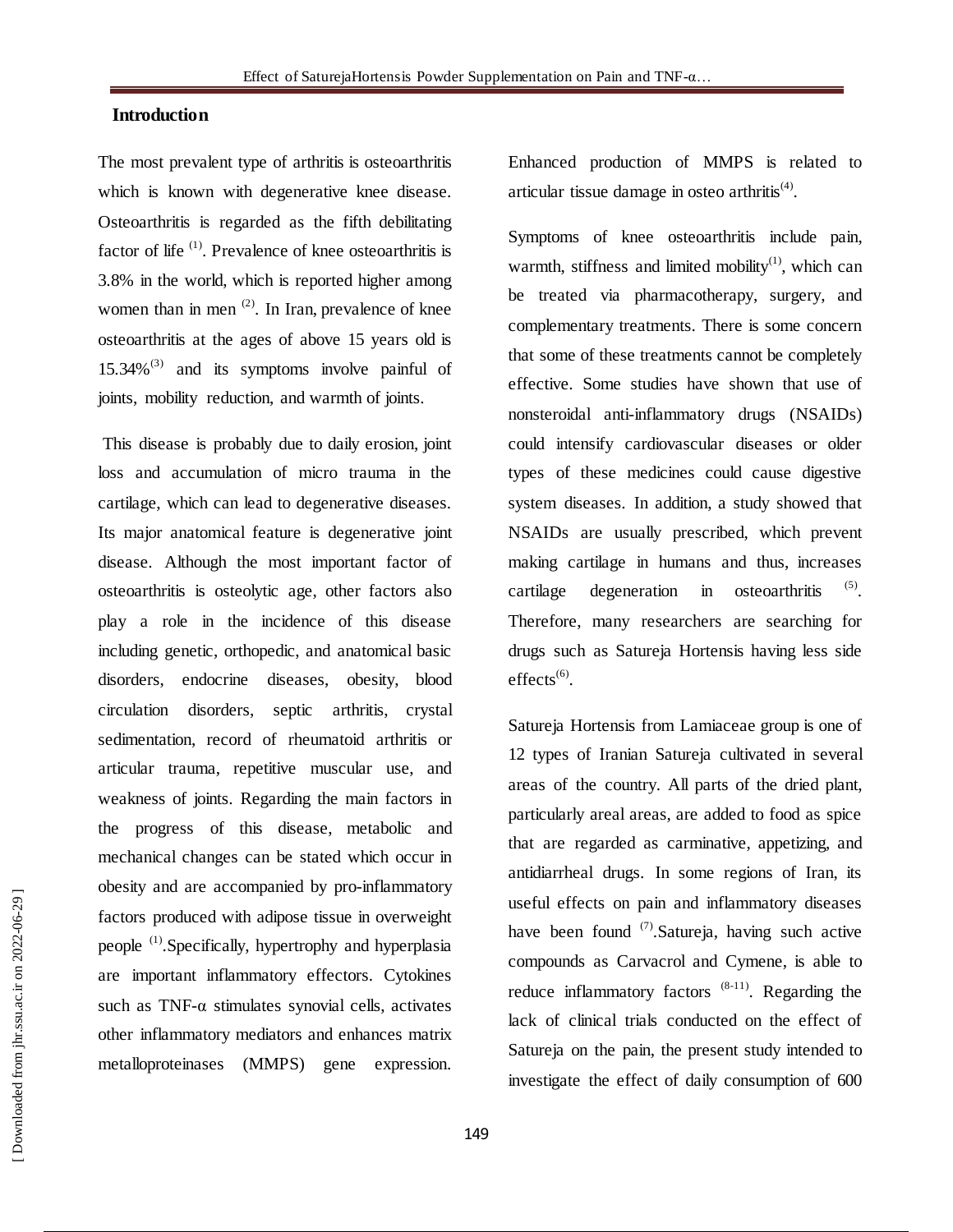mg Satureja Hortensis powder on the pain of patients suffering from knee osteoarthritis.

#### **Materials and Methods**

Type of study and participants: This placebocontrolled double-blind randomized clinical trial started since October 2013 and ended in December in Yazd, Iran. Inclusion criteria included age of 40- 70 years, patients' knee osteoarthritis based on the diagnostic criterion of American College of Rheumatology<sup> $(5)$ </sup>, , confirmation of knee osteoarthritis by rheumatologist using radiography, medium knee pain in the past 24h between 4 and 7 cm based on the visual analogue scale **(**VAS), affliction of patients with inflammatory, metabolic diabetes, cancer or severe diseases, liver or renal failure, treatment with edible corticosteroids in the past 4 weeks, injection of corticosteroids in the past 6 weeks, fever, lack of regular consumption of Satureja, lack of allergy to Satureja, and no simultaneous participation in other projects. Moreover, exclusion criteria entailed consumption of less than 80% of capsules, lack of tendency to continue participation in the study, intake of nutritional supplements or tranquilizers during the study, and failure to observe the therapeutic protocol.

Participants of this study were people suffering from knee osteoarthritis who referred to Yazd Khatamol-Anbia Polyclinic and private clinics. The sample size was obtained as 25 people considering the error of 0.05 and test power of 80%. Ultimately, 60 people were entered into the study including 20% of loss. Subjects were randomly assigned to the treatment group (30 people) and placebo group (30 people) using random number table method.

Satureja capsules contained 200 mg Satureja Hortensis powder and placebo capsules contained the same amount of starch in order to be equal in terms of appearance and package. Capsules were prepared by Faculty of Pharmacy in Shahid Sadoughi University of Medical Sciences. Each patient was required to consume 3 capsules every day for 2 months. To make the study a doubleblind randomized one, the capsules were put in identical packages before beginning the study by another person than the researcher, which were then coded as A and B. At the beginning of the study, each patient received the ration for one month including 90 capsules. After this period was elapsed, the patients were called and invited to receive the second ration. Within the second session, the number of unconsumed capsules was counted. It should be noted that in case people did not act according to the therapeutic protocol, they were excluded from the study. At the end of the second session, ration of the next month was given to each person. The third session was held after the completion of the project and the number of complements unconsumed by each person was counted. The patients were followed-up by contacting them every week to study the potential side effects and adherence to the study protocol. In case of intake of more than 80% of capsules, adherence of the person was defined perfect; this issue was found by counting the number of capsules remaining at the end of the second month.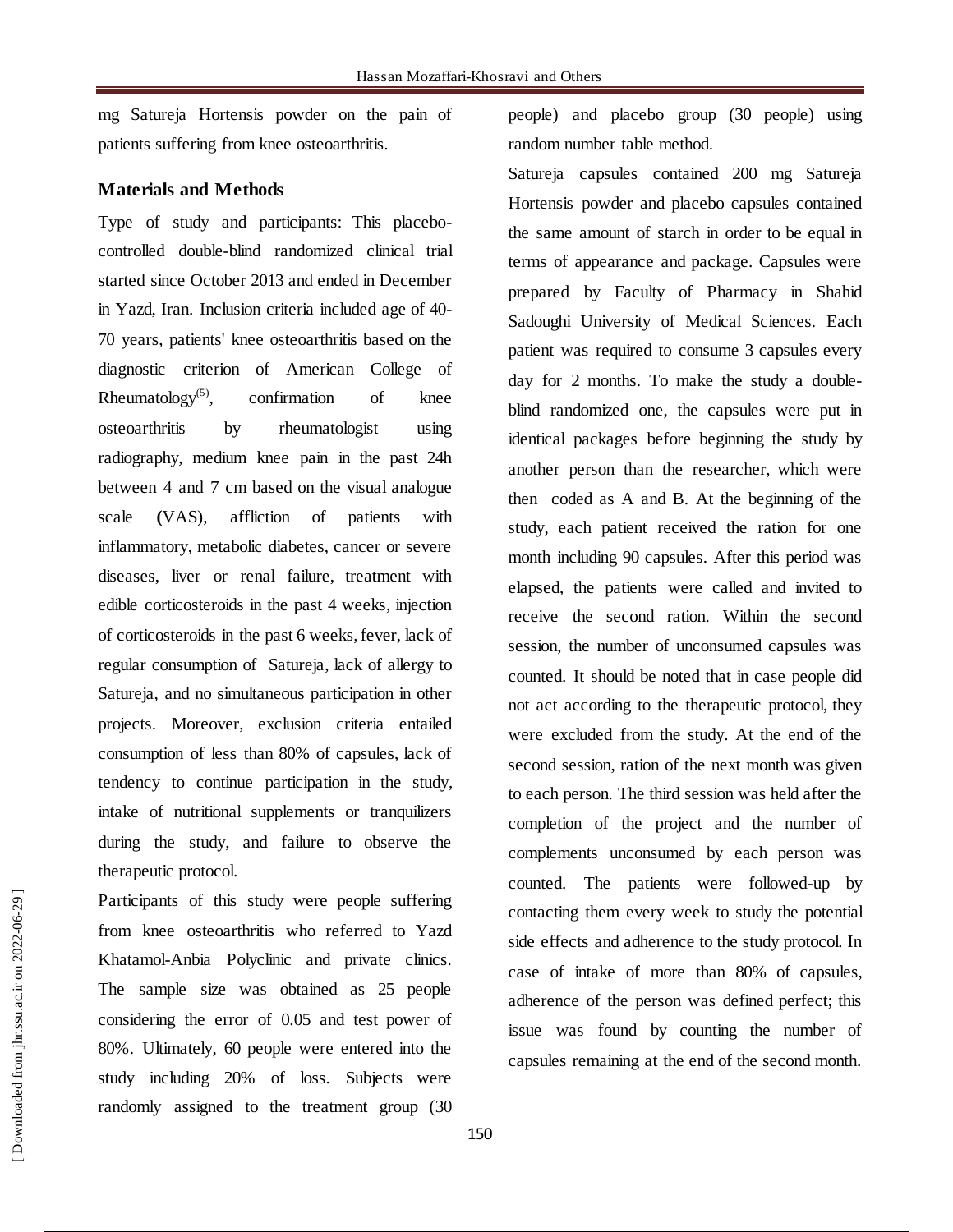The researcher and patients were not aware of the type of capsules up to the end of the study.

Measurements**:** Pain intensity was assessed at the beginning and end of the study using VAS. This criterion was a 10-cm ruler and the patients were asked to show pain intensity from 0 to 10, who were supposed to mark pain intensity on this ruler before intake of the medicine at the end of the second month. Distance between 0-and3 showed mild pain, between 4 and -7 demonstrated medium pain, and between 8 and -10 indicated intensive pain. Response to the treatment was considered as the pain reduction of more than 1.5 cm on VAS scale  $(5)$ .

Plasma TNF-αwas measured using a sandwich enzyme-linked immunosorbent assay (ELISA). A 10 ml venous blood sample was taken from each patient at baseline and 2 months after treatment via an EDTA-fortified blood collection tube using a 21-gauge needle. The blood was blended with the anticoagulant and then was put on some ice. The samples were centrifuged at 3000 rpm for 5 min twice at room temperature. Then serum was separated and stored for 5 months  $(-80^{\circ}C)$  before analysis. The cytokine assay for TNF-α was carried out using the ELISA kit (ebiosciences, USA).The absorbance was read at 450 nm, and Plasma TNF-α concentration was computed with standard curve generated from recombinant cytokines. At the beginning of the study, a general information questionnaire including such as age, gender, marital status, education, and employment was completed. The patients' weight of was measured using Seca digital balance made in Germany with the accuracy of 0.1 and the patients' height was measured by a tape with the accuracy of 0.5 cm with minimum cover and body mass index (BMI) was calculated by dividing weight (kg) by square root (m) of height. All the interview stages, questionnaire completion, and anthropometric measurements were performed by experienced nutritionists who were not cognizant of the group of patients.

Ethical considerations: A draft of this study was approved by Research Ethics Committee of Shahid Sadoughi University of Medical Sciences, Yazd, Iran, and was registered in the clinical trial website of Deputy of Research and Technology, Ministry of Health [\(www.irct.ir\)](http://www.irct.ir/). Moreover, informed consent was signed by the patients, no cost was paid by the patients and their information was kept confidential. The subjects were voluntarily included in the study and could exclude from the study if they desired to do so.

Statistical analysis: The study data obtained by the patients who underwent the intervention were analyzed by the SPSS software (ver. 16) applying Kolmogorov Smirnov test in order to identify the data distribution. Moreover, Mann**–**Whitney and Wilcoxon signed-rank tests were utilized in order to compare the means. Fisher's exact test was also used to compare the frequency distribution of pain condition,

#### **Results**

The study participants consisted of 60 people, among which 10 people group stopped cooperation due to travel, imperfect intake of capsules, and other unknown reasons. Out of the remaining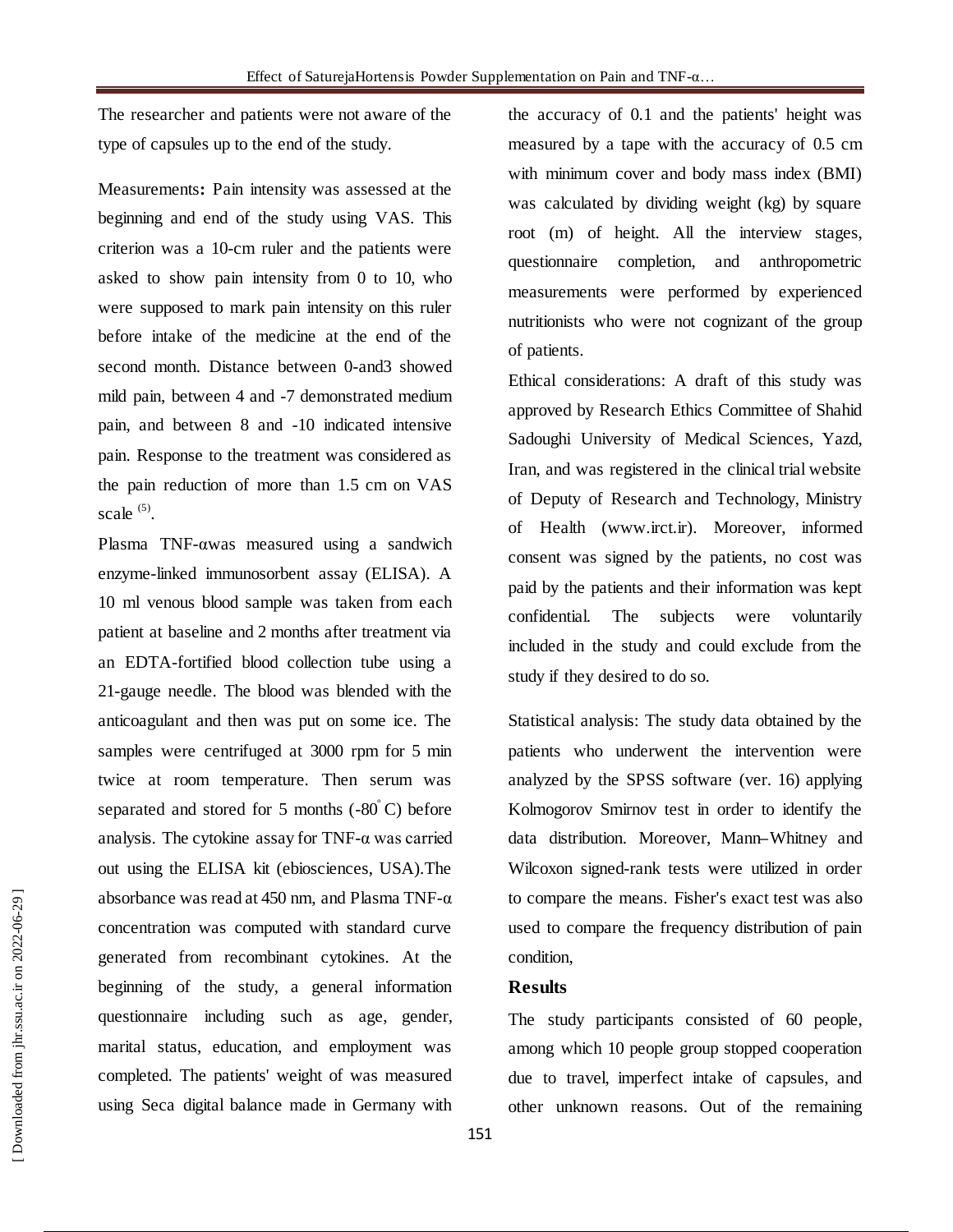people, one subject was excluded from the intervention group at the time of analysis due to the imperfect intake of capsules. Overall, 39 people (19 people in SG and 20 in PG) were statistically analyzed (Figure 1). The characteristics of them are shown in Table 1 in terms of the different groups, respectively. Most participants of the study were females, though, frequency of women and men did not demonstrate any significant differences between the two groups  $(p=0.4)$ . Most study participants were obese and overweight in the both groups, since their BMI was reported above 25  $kg/m<sup>2</sup>$ . Frequency of the people with obesity or overweight was not statistically significant in the both groups  $(p=0.1)$ . Furthermore, no significant difference was observed between the two groups in terms of age, weight, height, and employment.

Side effects observed in the SG were not statistically significant  $(p=0.25)$ , and no significant difference was observed between the two groups in regard with distribution of pain intensity before and after the intervention. Before the intervention, all participants in both groups had pain score of 4- 7. After the intervention, 95% of the participants in SG and 84% of the participants in PG lied within this same scope , that these changes were not proved to be statistically significant  $(p=0.12)$ .

The mean score of pain as well as concentration of TNF- $\alpha$  (pg/ml) before and after the intervention are shown in Table 2. As the Table indicates, the mean of pain intensity was not revealed to be significantly different between the two groups before and after the intervention. In addition, there was no significant difference between the two groups in concentration of TNF-α before and after the intervention.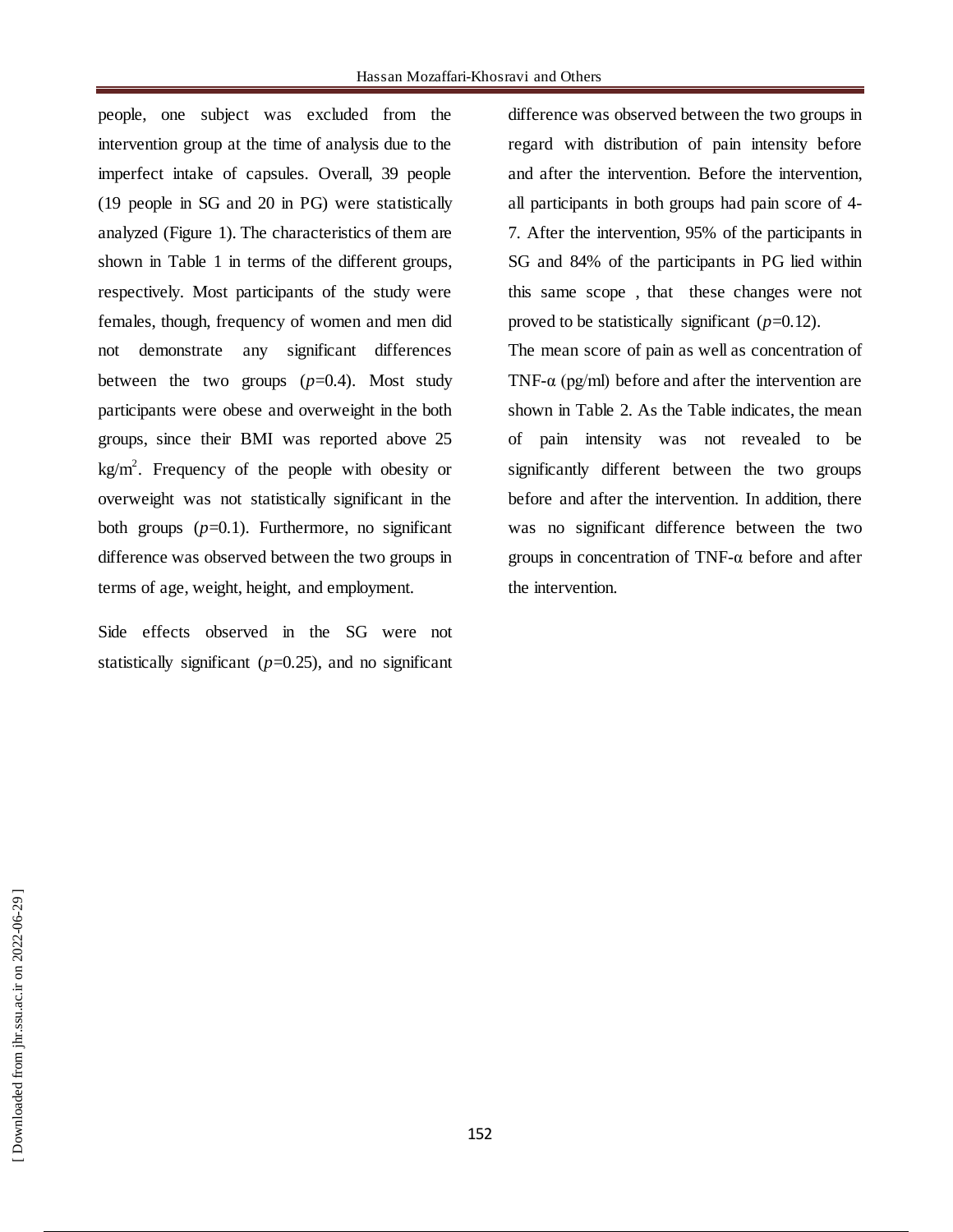

**Figure 1**- Flowchart of the study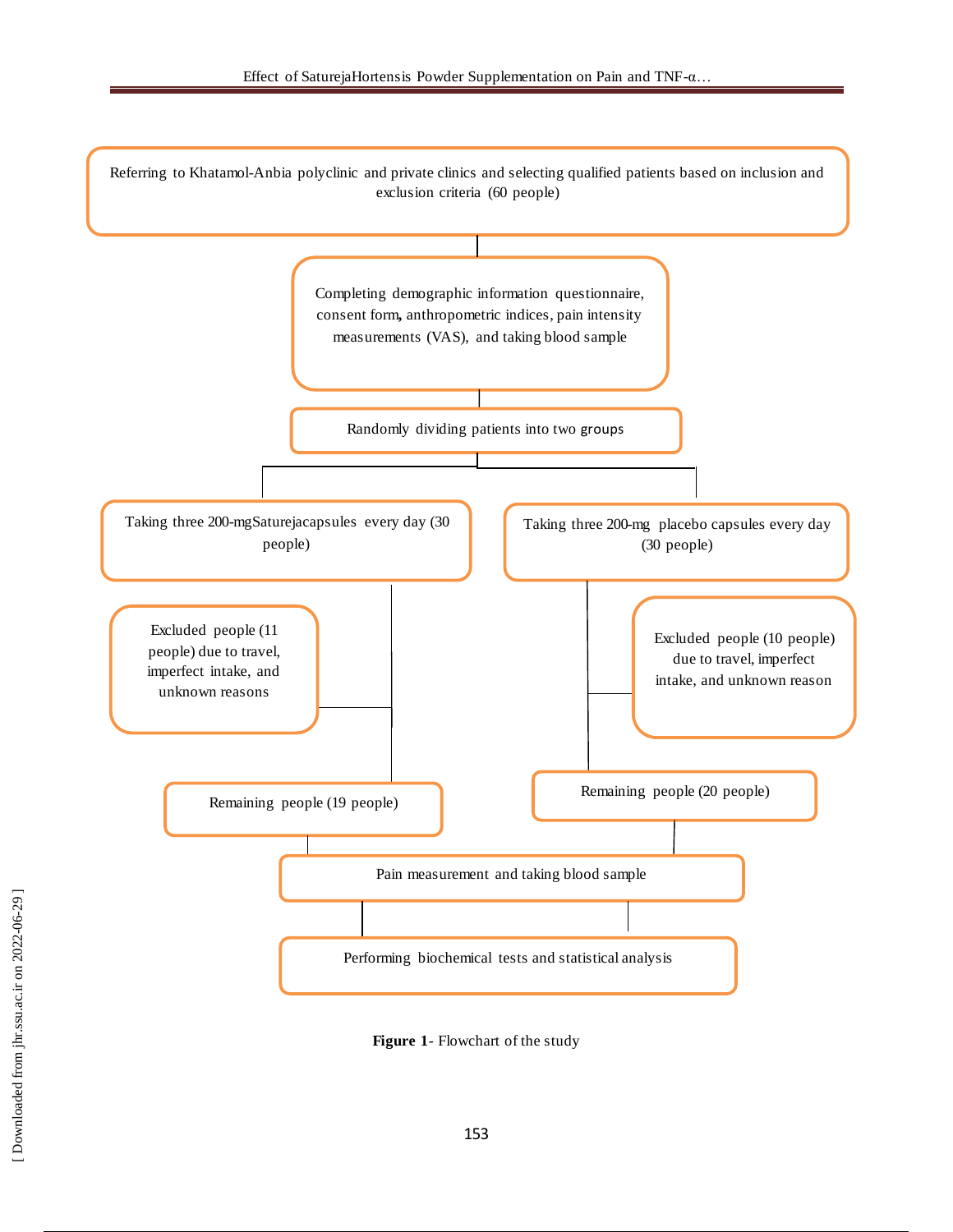| <b>Characteristics</b> | Placebo Group     | Satureja Hortensis<br>Group | $P_$ value |
|------------------------|-------------------|-----------------------------|------------|
| Age (year)             | 55.10±9.48        | $52.73 \pm 8.18*$           | 0.41       |
| Weight (kg)            | $83.65 \pm 10.66$ | $76.84 \pm 10.66$           | 0.12       |
| Height (cm)            | $157 + 9.8$       | $157 + 8.7$                 | 0.96       |
| <b>BMI</b> $(kg/m^2)$  | $33.59 \pm 4.63$  | $31.29 \pm 5.39$            | 0.16       |
| <b>Sex</b>             | N(%)              | N(%)                        |            |
| <b>Male</b>            | 4(20)             | 2(10.5)                     | 0.41       |
| <b>Female</b>          | 16(80)            | 17(89.4)                    |            |
| Weight status**        |                   |                             |            |
| <b>Obese</b>           | 16(80)            | 9(47.3)                     | $0.08\,$   |
| Overweight             | 3(15)             | 8(42.1)                     |            |
| <b>Normal</b>          | 1(5)              | 2(10.5)                     |            |
| Education              |                   |                             |            |
| <b>Illiterate</b>      | 1(5)              | 3(15.7)                     | 0.14       |
| <b>Primary school</b>  | 9(45)             | 11(57.8)                    |            |
| Junior high school     | 3(15)             | 1(5.2)                      |            |
| <b>High school</b>     | 6(30)             | 4(21.05)                    |            |
| University             | 1(5)              | $\boldsymbol{0}$            |            |

**Table 1**: Characteristics of the patients at the beginning of the study in the studied groups

**\*:**Mean**±**standard deviation ;

\*\*: According the body mass index or BMI (Obese; BMI> 30 kg/m2, Overweight; BMI 25-30 kg/m2 and Normal; BMI; 18.5-24.99 kg/m2)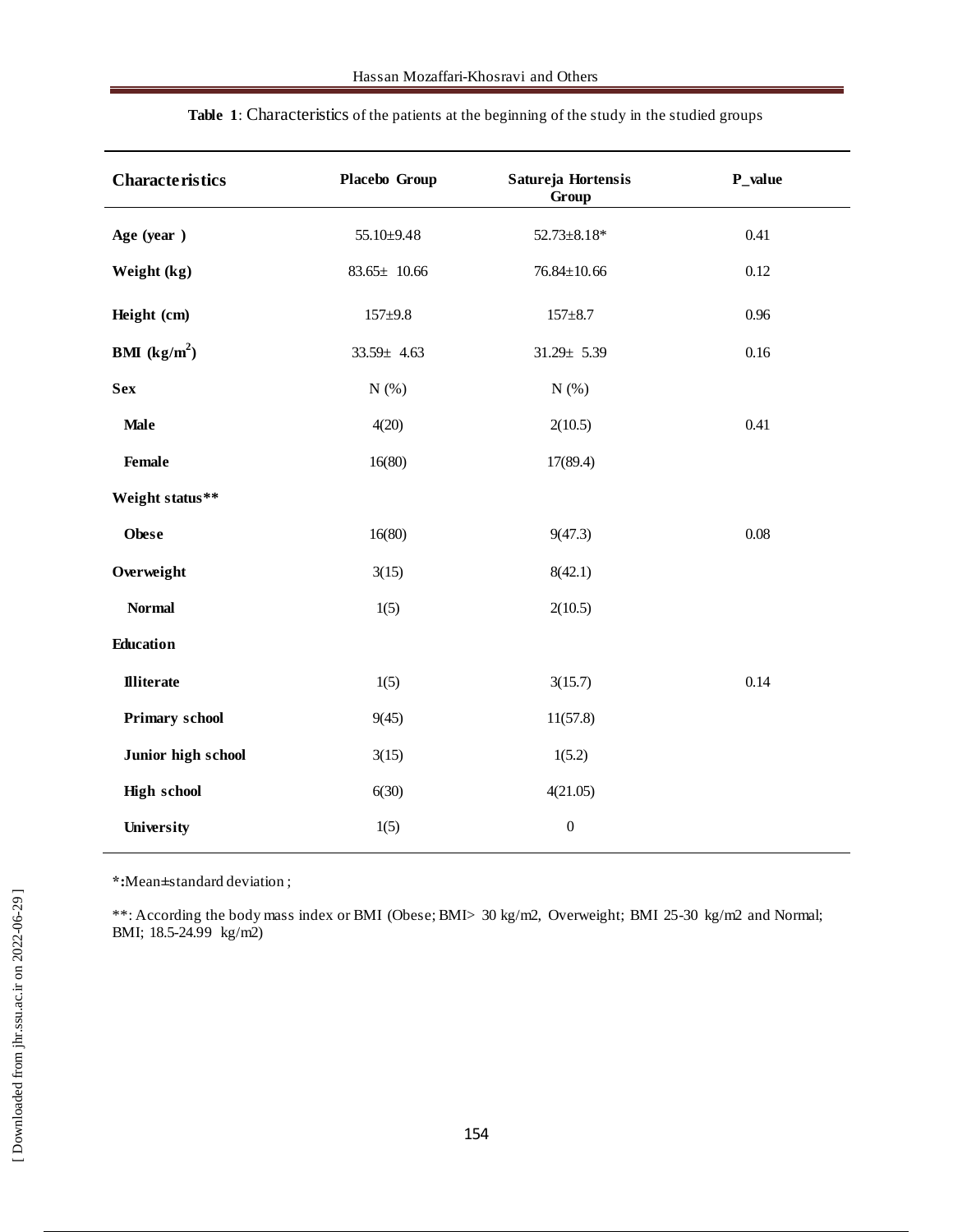|                          | ັ               |                 |                   |          |
|--------------------------|-----------------|-----------------|-------------------|----------|
| Groups                   | <b>Before</b>   | After           | <b>Difference</b> | P value* |
| <b>Pain Score</b>        |                 |                 |                   |          |
|                          |                 |                 |                   |          |
| Satureja Hortensis group | $7+2$           | $5 \pm 1.50$    | $-2+3$            | 0.009    |
| Placebo group            | $7 + 1.75$      | $5\pm3$         | $-0.5+2$          | 0.005    |
| P-value**                | 0.57            | 0.33            | 0.38              |          |
| TNF- $\alpha$ (pg/ml)    |                 |                 |                   |          |
| Satureja Hortensis group | $0.23 + 0.4$    | $0.21 \pm 0.59$ | $0.51 \pm 1.4$    | 0.68     |
| Placebo group            | $0.57 \pm 1.36$ | $0.44 \pm 0.87$ | $0.19 \pm 0.4$    | 0.64     |
| P-value**                | 0.18            | 0.48            | 0.3               |          |
|                          |                 |                 |                   |          |

**Table 2-** Comparing mean of pain score and concentration of TNF-α (pg/ml) before and after the intervention in the studied groups

\*Wilcoxon Signed Ranks Test, \*\*Mann-Whitney Test

#### **Discussion**

In this study, 250 mg intake of three Satureja Hortensis powder capsules per day for 2 months was not effective in alleviating pain and decreasing concentration of TNF-α (pg/ml) in patients suffering from knee osteoarthritis.

Jung et al. designed a clinical trial in order to study the effect of SKI 306X (a plant antiarthritic factor) on the pain of patients suffering from knee osteoarthritis. This anti-arthritic factor was a mixture of 3 plant extracts, one of which was obtained from a plant from Lamiaceae group with scientific name of Prunella Vulgaris. Ninety six patients with knee osteoarthritis were included in a double-blind randomized clinical trial in 4 groups, which included placebo and doses of 200, 400, and 600 mg of SKI306X extract as tablet for three times a day. After the intervention, lasting for four weeks, the patients' pain intensity was measured

using VAS, and a significant difference was detected between the intervention and placebo groups in regard with the pain mean  $score^{(12)}$ .

Different animal studies have been conducted on Satureja plant from Lamiaceae group. Haj Hashemi et al. designed a study on analgesic and anti-inflammatory of hydroalcoholic extract (2000 mg/kg), polyphenol (1000 mg/kg) and extract (200 mg/kg) of aerial bodies of Satureja plant. Acute and chronic pains as well as antiinflammatory effects were studied using light tail-flick, formalin, and Carrageenan-induced paw edema tests among rats. The results of this study demonstrated that effect of Satureja extract was not significant on the acute pain, whereas significant results were detected concerning formalin test and chronic pain measurement<sup>(7)</sup>.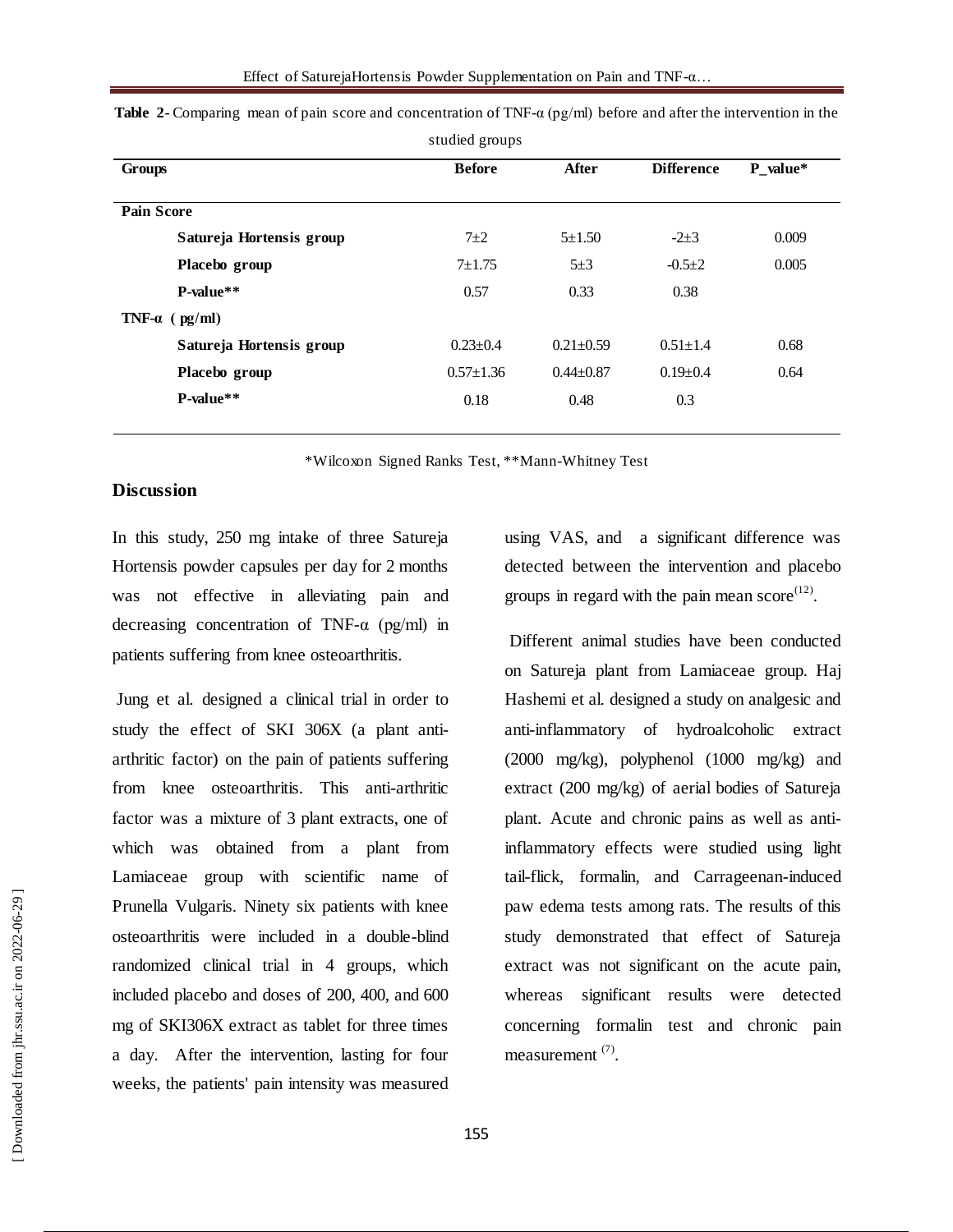In another study which was conducted by Haj Hashemi et al., Satureja Hortensis extract (200 mg/kg) was utilized to study anti-inflammatory and analgesic effects among rats. In this study, acute pain test results were not significant; but chronic results of pain test were significant  $(13)$ .

Bonjardim et al. designed another study aimed to evaluate analgesic and anti-inflammatory characteristics of one of two effective materials inSatureja, Cymene, in rats. Analgesic activity was evaluated by acetic acid-induced writhing response tests. Cymene in intra-peritoneal doses of 50 and 100 mg inhibited the inflammatory activity inspired by acetic acid and formalin  $(7)$ . In another study, Satureja Hortensis proved to be effective in decreasing concentration of proinflammatory cytokines such as  $TNF-\alpha$  in the  $mice^{(14)}$ .

Herbal medicines have been studied for their anti-inflammatory inhibition of MMPS and expression of  $COX-2<sup>(1)</sup>$ . Landa et al. indicated inhibitory activity of carvacrol on production of PGE2 catalyzed by Cyclooxygenase 2(COX-2) in vitro. The study findings revealed that the production of PGE2 was significantly  $\text{decreased}^{(10)}$ .

In the animal and in vitro studies which have used Satureja extract, analgesic and antiinflammatory effects have been observed, whereas the present study in which Satureja Hortensis powder was applied, no significant difference was demonstrated in the pain score of patients. Different studies have demonstrated

that Satureja has analgesic and antiinflammatory effects, which is induced by inhibiting pro -inflammatory cytokines and cyclooxygenase route $^{(9-11, 13, 15)}$ .

Satureja plant consists of 29% thymol**,** 26.5% Carvacrol, 22.6% Terpinen, and 9.3% Cymene  $<sup>(16)</sup>$ . The present study has been the only work</sup> investigating the effect of Satureja Hortensis powder supplement on pain alleviation of patients with knee osteoarthritis. Hence, mechanism of satureja action on antiinflammatory effects needs further investigations. The placebo-controlled doubleblind randomized clinical trial design of the present study can be mentioned as the study strength. This study suffers from some limitations as small sample size, low therapeutic dose, loss of samples during intervention, and exclusion of some subjects due to failure to follow the study's protocol. Since this study was the first clinical trial on patients with knee osteoarthritis, it is recommended to conduct other studies with larger sample size and higher drug dose. Pain intensity in the osteoarthritis of other joints can be estimated as well.

#### **Conclusion**

Results of this study demonstrated that Satureja Hortensis powder supplement with dose of 600 mg per day for 60 days was not effective in the pain alleviation and concentration of TNF-α in patients suffering from knee osteoarthritis; however, more studies should be conducted.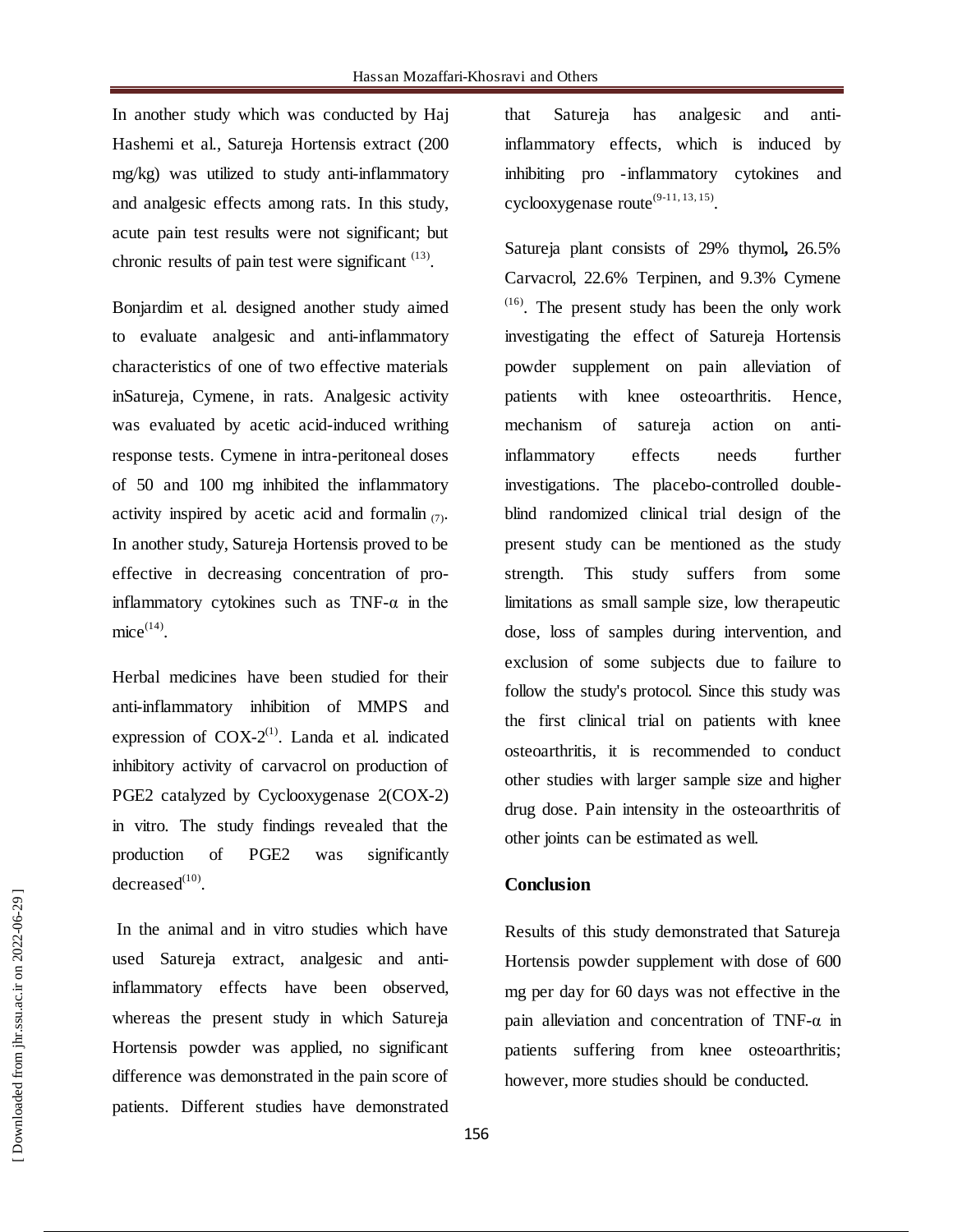#### **Acknowledgements**

Hereby, we appreciate all the respected people who assisted us in conducting this study, particularly the subjects who patiently accompanied us during the investigation.

#### **References**

- 1. Mobasheri A. Intersection of inflammation and herbal medicine in the treatment of osteoarthritis. Current Rheumatology Reports. 2012;14(6):604-16.
- 2. Cross M, Smith E, Hoy D, et al. The global burden of hip and kneeosteoarthritis: estimates from the Global Burden of Disease 2010 study. Annals of the Rheumatic Diseases. 2014 19 online.
- 3. .Davatchi F, Jamshidi A-R, Banihashemi AT, et al. WHO-Ilar Copcord study (stage 1, urban study)in Iran. The Journal of Rheumatology. 2008;35(7):1384-90.
- 4. Huh JE, Seo BK, Park YC, et al. WIN-34B, a new herbal medicine, inhibits the inflammatory response by inactivating IkappaB-alpha phosphorylation and mitogen activated protein kinase pathways in fibroblast-like synoviocytes. Journal of Ethnopharmacology. 2012 .11;143(3):779-86.
- 5. Naderi Z, Mozafari KH, Dehghan A, et al. The Effect of Ginger (Zingiber Officinale) Powder Supplement on Pain in Patients with Knee Osteoarthritis: a Double-Blind Randomized Clinical Trial. Journal of Shahid Sadoughi University of Medical Sciences.2013; 20 (5) :657-667.(Persian)
- 6. Salehi Sormaghi MH. herbal medicine and herbal therapy. Publications of World of Nutrition. 2010;1 352-3.
- 7. HajhashemiV, Ghannadi A, Pezeshkian SK. Antinociceptive and anti-inflammatory effects of Satureja hortensis L. extracts and essential oil. Journal of ethnopharmacology. 2002;82(2-3):83-7.
- 8. Bonjardim LR, Cunha ES, Guimaraes AG, et al. Evaluation of the anti-inflammatory and antinociceptive properties of p-cymene in mice. Z Naturforsch C. 2012;67(1-2):15-21.
- 9. Guimaraes AG, Xavier MA, de Santana MT, et al. Carvacrol attenuates mechanical hypernociception and inflammatory response. Naunyn Schmiedebergs Arch Pharmacol. 2012;385(3):253-63.
- 10. Landa P, Kokoska L, Pribylova M, et al. In vitro anti-inflammatory activity of carvacrol: Inhibitory effect on COX-2 catalyzedprostaglandin E(2) biosynthesis. Arch Pharm Res. 2009;32(1):75-8.
- 11. Silva FV, Guimaraes AG, Silva ER, et al. Anti-inflammatory and anti-ulcer activities of carvacrol, a monoterpene present in the essential oil of oregano. J Med Food. 2012;15(11):984-91.
- 12. Jung YB, Roh KJ, Jung JA, et al. Effect of SKI 306X, a new herbal anti-arthritic agent, in patients with osteoarthritis of the knee: a double-blind placebo controlled study .Am J Chin Med. 2001;29(3-4):485-91.